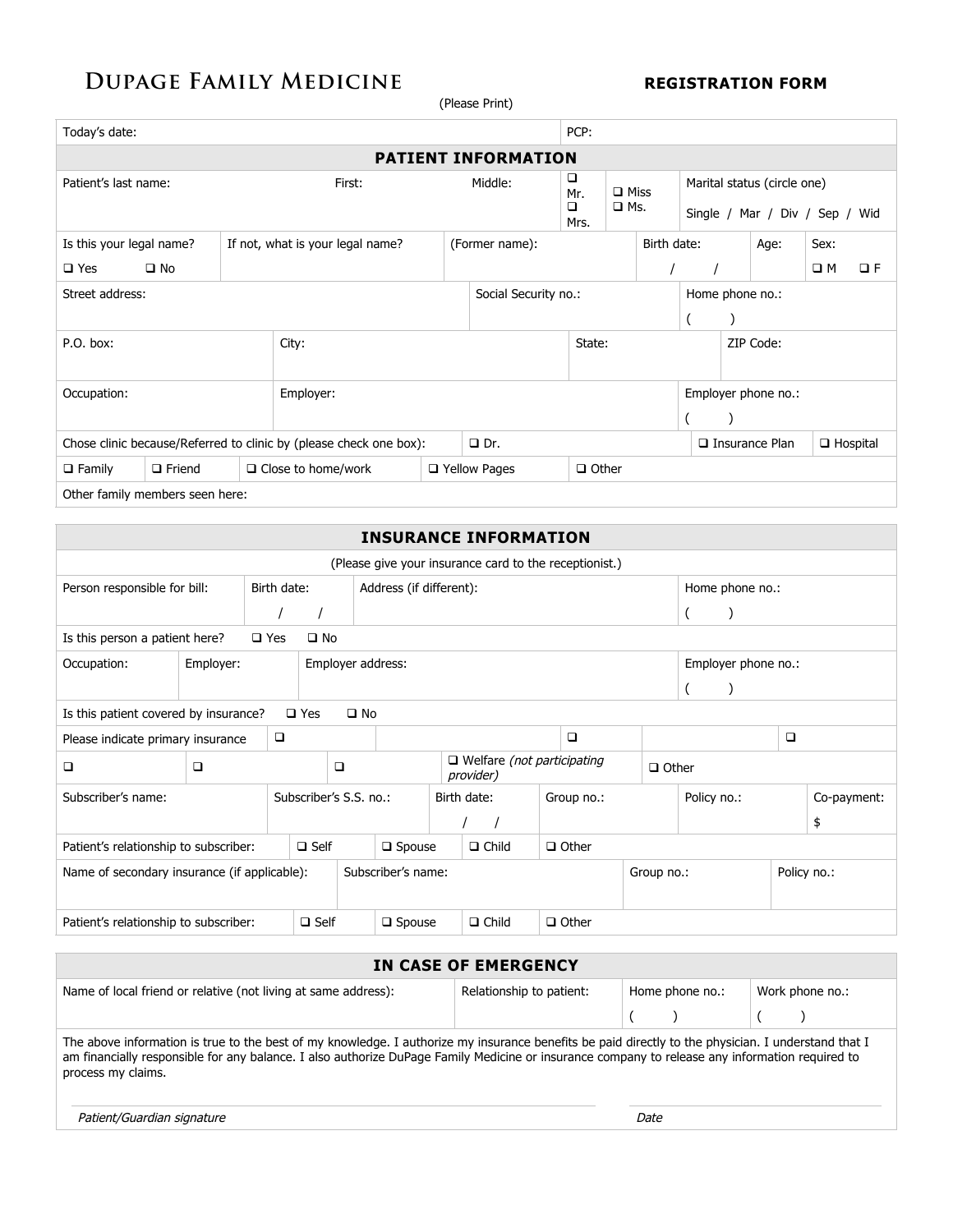# **HEALTH HISTORY QUESTIONNAIRE**

**All questions contained in this questionnaire are strictly confidential and will become part of your medical record.**

| <b>Name</b> (Last, First, M.I.):                                                                                     |  |  |  |  | $\Box M \Box F$ | DOB:                        |  |
|----------------------------------------------------------------------------------------------------------------------|--|--|--|--|-----------------|-----------------------------|--|
| <b>Marital status:</b> $\Box$ Single $\Box$ Partnered $\Box$ Married $\Box$ Separated $\Box$ Divorced $\Box$ Widowed |  |  |  |  |                 |                             |  |
| Previous or referring doctor:                                                                                        |  |  |  |  |                 | Date of last physical exam: |  |

#### **PERSONAL HEALTH HISTORY**

| <b>Childhood illness:</b>          |                  |                   | $\square$ Measles $\square$ Mumps $\square$ Rubella $\square$ Chickenpox $\square$ Rheumatic Fever $\square$ Polio |  |                             |                                                             |  |  |  |  |
|------------------------------------|------------------|-------------------|--------------------------------------------------------------------------------------------------------------------|--|-----------------------------|-------------------------------------------------------------|--|--|--|--|
|                                    |                  | $\square$ Tetanus |                                                                                                                    |  | $\Box$ Pneumonia            |                                                             |  |  |  |  |
| <b>Immunizations</b><br>and dates: |                  | $\Box$ Hepatitis  |                                                                                                                    |  | $\Box$ Chickenpox           |                                                             |  |  |  |  |
|                                    |                  | $\Box$ Influenza  |                                                                                                                    |  | MMR Measles, Mumps, Rubella |                                                             |  |  |  |  |
|                                    |                  |                   |                                                                                                                    |  |                             |                                                             |  |  |  |  |
|                                    |                  |                   |                                                                                                                    |  |                             | LIST ANY MEDICAL PROBLEMS THAT OTHER DOCTORS HAVE DIAGNOSED |  |  |  |  |
|                                    |                  |                   |                                                                                                                    |  |                             |                                                             |  |  |  |  |
|                                    |                  |                   |                                                                                                                    |  |                             |                                                             |  |  |  |  |
|                                    |                  |                   |                                                                                                                    |  |                             |                                                             |  |  |  |  |
|                                    |                  |                   |                                                                                                                    |  |                             |                                                             |  |  |  |  |
|                                    | <b>SURGERIES</b> |                   |                                                                                                                    |  |                             |                                                             |  |  |  |  |
| Year                               | Reason           |                   |                                                                                                                    |  |                             | Hospital                                                    |  |  |  |  |
|                                    |                  |                   |                                                                                                                    |  |                             |                                                             |  |  |  |  |
|                                    |                  |                   |                                                                                                                    |  |                             |                                                             |  |  |  |  |
|                                    |                  |                   |                                                                                                                    |  |                             |                                                             |  |  |  |  |
|                                    |                  |                   |                                                                                                                    |  |                             |                                                             |  |  |  |  |
|                                    |                  |                   |                                                                                                                    |  |                             |                                                             |  |  |  |  |
|                                    |                  |                   | <b>OTHER HOSPITALIZATIONS</b>                                                                                      |  |                             |                                                             |  |  |  |  |
| Year                               | Reason           |                   |                                                                                                                    |  |                             | Hospital                                                    |  |  |  |  |
|                                    |                  |                   |                                                                                                                    |  |                             |                                                             |  |  |  |  |
|                                    |                  |                   |                                                                                                                    |  |                             |                                                             |  |  |  |  |
|                                    |                  |                   |                                                                                                                    |  |                             |                                                             |  |  |  |  |
|                                    |                  |                   |                                                                                                                    |  |                             |                                                             |  |  |  |  |
|                                    |                  |                   |                                                                                                                    |  |                             |                                                             |  |  |  |  |

| $ \square$ Yes $ \square$ No<br><b>HAVE YOU EVER HAD A BLOOD TRANSFUSION?</b> |  |  |  |
|-------------------------------------------------------------------------------|--|--|--|
|-------------------------------------------------------------------------------|--|--|--|

Please turn to next page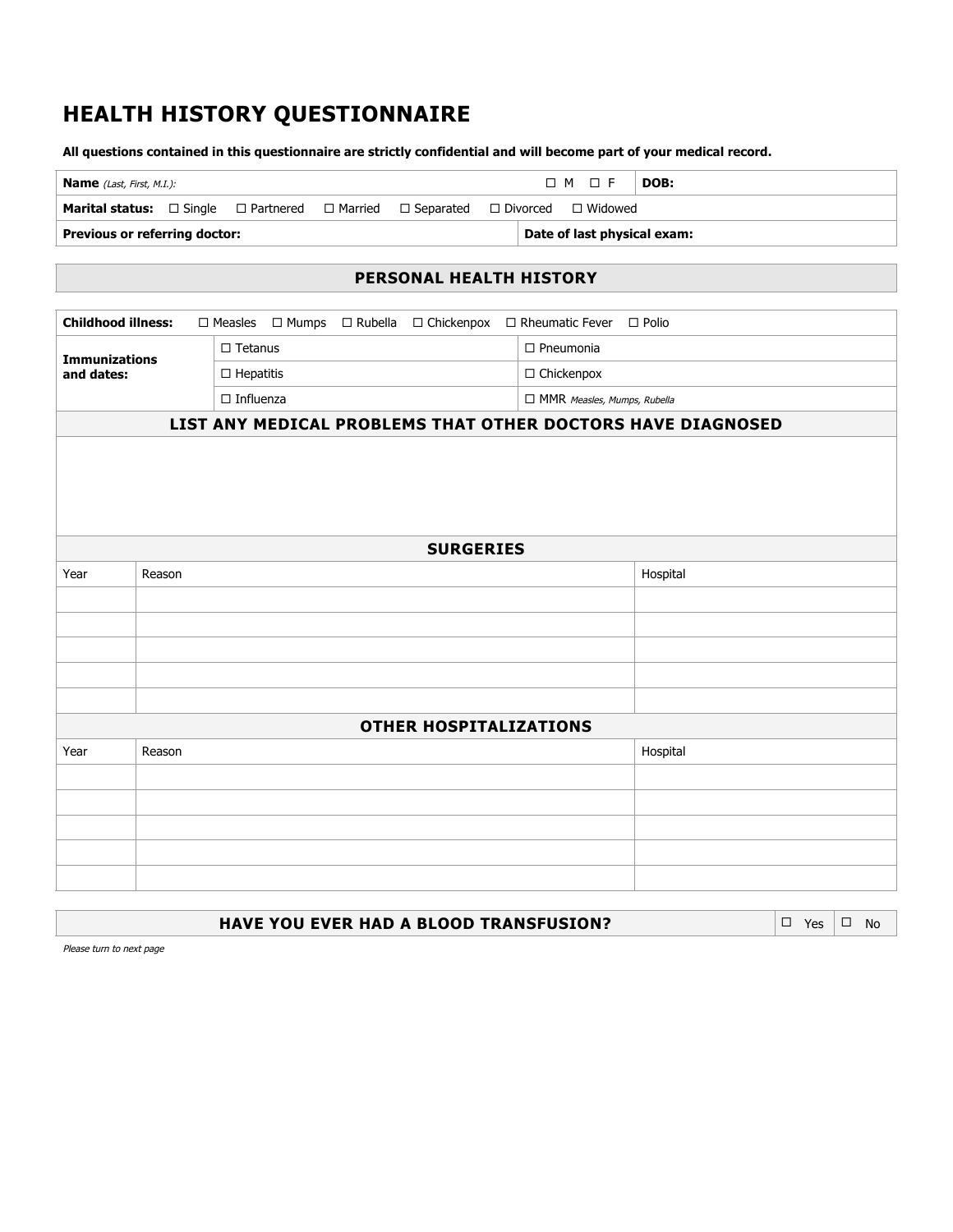#### **LIST YOUR PRESCRIBED DRUGS AND OVER-THE-COUNTER DRUGS, SUCH AS VITAMINS AND INHALERS**

| <b>Name the Drug</b> | <b>Strength</b>                 | <b>Frequency Taken</b> |
|----------------------|---------------------------------|------------------------|
|                      |                                 |                        |
|                      |                                 |                        |
|                      |                                 |                        |
|                      |                                 |                        |
|                      |                                 |                        |
|                      |                                 |                        |
|                      |                                 |                        |
|                      |                                 |                        |
|                      | <b>ALLERGIES TO MEDICATIONS</b> |                        |
| <b>Name the Drug</b> | <b>Reaction You Had</b>         |                        |
|                      |                                 |                        |
|                      |                                 |                        |
|                      |                                 |                        |

## **HEALTH HABITS AND PERSONAL SAFETY**

| All questions contained in this questionnaire are optional and will be kept strictly confidential. |                                                                            |                                                                                               |               |               |        |     |                       |           |  |  |  |  |
|----------------------------------------------------------------------------------------------------|----------------------------------------------------------------------------|-----------------------------------------------------------------------------------------------|---------------|---------------|--------|-----|-----------------------|-----------|--|--|--|--|
|                                                                                                    | $\Box$ Sedentary (No exercise)                                             |                                                                                               |               |               |        |     |                       |           |  |  |  |  |
| <b>Exercise</b>                                                                                    |                                                                            | $\Box$ Mild exercise (i.e., climb stairs, walk 3 blocks, golf)                                |               |               |        |     |                       |           |  |  |  |  |
|                                                                                                    |                                                                            | $\Box$ Occasional vigorous exercise (i.e., work or recreation, less than 4x/week for 30 min.) |               |               |        |     |                       |           |  |  |  |  |
|                                                                                                    |                                                                            | □ Regular vigorous exercise (i.e., work or recreation 4x/week for 30 minutes)                 |               |               |        |     |                       |           |  |  |  |  |
| <b>Diet</b>                                                                                        | Are you dieting?                                                           |                                                                                               |               |               | $\Box$ | Yes | $\Box$                | <b>No</b> |  |  |  |  |
|                                                                                                    |                                                                            | If yes, are you on a physician prescribed medical diet?                                       |               |               | $\Box$ | Yes | $\Box$                | <b>No</b> |  |  |  |  |
|                                                                                                    | # of meals you eat in an average day?                                      |                                                                                               |               |               |        |     |                       |           |  |  |  |  |
|                                                                                                    | Rank salt intake                                                           | $\Box$ Hi                                                                                     | $\Box$ Med    | $\Box$ Low    |        |     |                       |           |  |  |  |  |
|                                                                                                    | Rank fat intake                                                            | $\Box$ Hi                                                                                     | $\square$ Med | $\square$ Low |        |     |                       |           |  |  |  |  |
| <b>Caffeine</b>                                                                                    | $\square$ None                                                             | $\Box$ Coffee                                                                                 | $\square$ Tea | $\Box$ Cola   |        |     |                       |           |  |  |  |  |
|                                                                                                    | # of cups/cans per day?                                                    |                                                                                               |               |               |        |     |                       |           |  |  |  |  |
| <b>Alcohol</b>                                                                                     | Do you drink alcohol?                                                      |                                                                                               |               |               | $\Box$ | Yes | $\Box$                | No        |  |  |  |  |
|                                                                                                    | If yes, what kind?                                                         |                                                                                               |               |               |        |     |                       |           |  |  |  |  |
|                                                                                                    | How many drinks per week?                                                  |                                                                                               |               |               |        |     |                       |           |  |  |  |  |
|                                                                                                    | Are you concerned about the amount you drink?                              |                                                                                               |               |               | $\Box$ | Yes | $\Box$                | No        |  |  |  |  |
|                                                                                                    | Have you considered stopping?                                              |                                                                                               |               |               | $\Box$ | Yes | $\Box$                | <b>No</b> |  |  |  |  |
|                                                                                                    | Have you ever experienced blackouts?                                       |                                                                                               |               |               | $\Box$ | Yes | $\Box$                | No        |  |  |  |  |
|                                                                                                    | Are you prone to "binge" drinking?                                         |                                                                                               |               |               | □      | Yes | $\Box$                | <b>No</b> |  |  |  |  |
|                                                                                                    | Do you drive after drinking?                                               |                                                                                               |               |               | □      | Yes | $\Box$                | No        |  |  |  |  |
| <b>Tobacco</b>                                                                                     | Do you use tobacco?                                                        |                                                                                               |               |               | $\Box$ | Yes | $\Box$                | No        |  |  |  |  |
|                                                                                                    | $\Box$ Cigarettes - pks./day<br>$\Box$ Chew - #/day<br>$\Box$ Pipe - #/day |                                                                                               |               |               |        |     | $\Box$ Cigars - #/day |           |  |  |  |  |
|                                                                                                    | $\Box$ # of years                                                          | $\Box$ Or year quit                                                                           |               |               |        |     |                       |           |  |  |  |  |
|                                                                                                    | Do you currently use recreational or street drugs?                         |                                                                                               |               |               | $\Box$ | Yes | $\Box$                | <b>No</b> |  |  |  |  |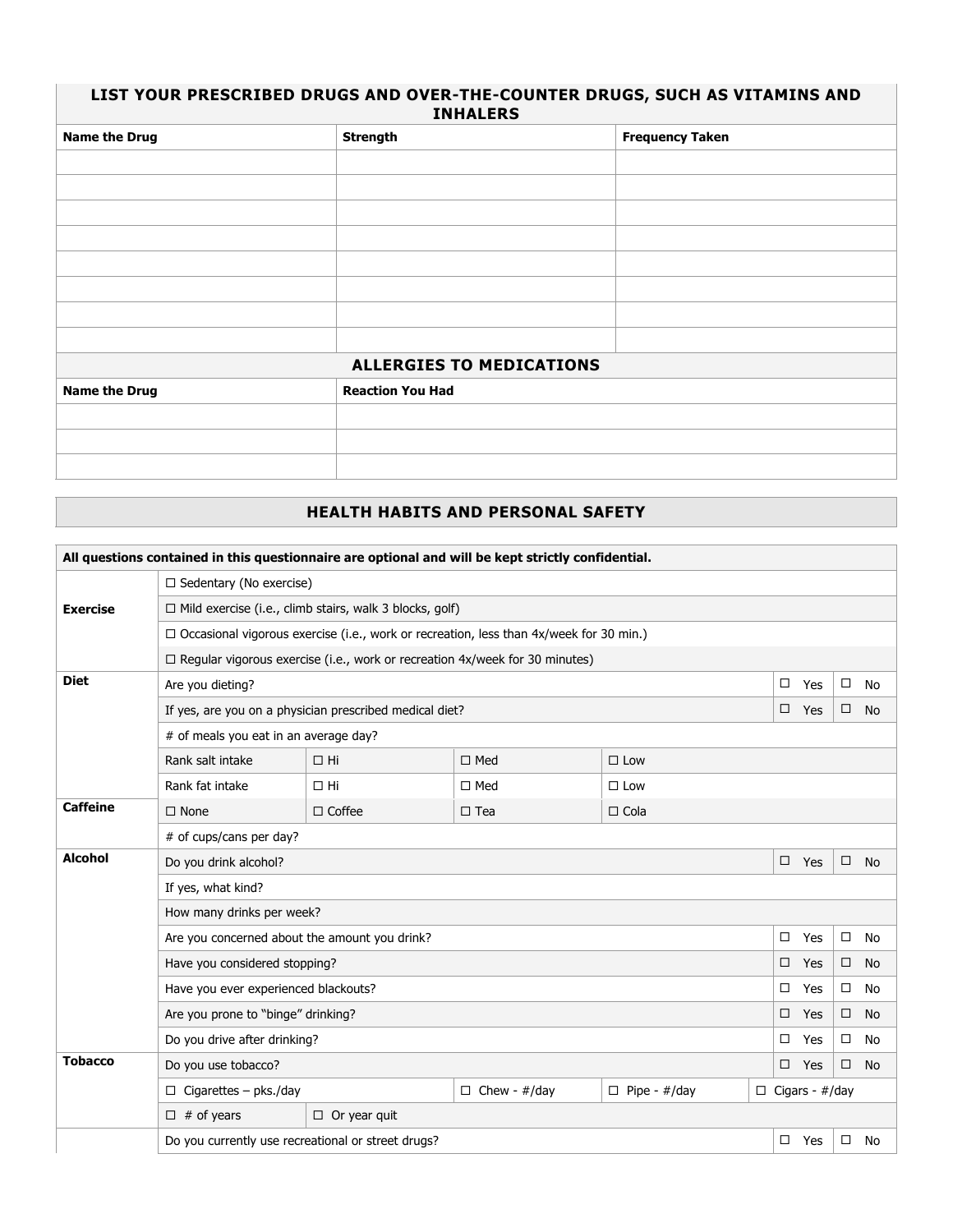|                                  | Do you currently use recreational or street drugs?                                                                                                                                                                                                                                                  | □      | Yes | $\Box$ | No        |  |  |  |
|----------------------------------|-----------------------------------------------------------------------------------------------------------------------------------------------------------------------------------------------------------------------------------------------------------------------------------------------------|--------|-----|--------|-----------|--|--|--|
| <b>Drugs</b>                     | Have you ever given yourself street drugs with a needle?                                                                                                                                                                                                                                            | □      | Yes | $\Box$ | No        |  |  |  |
| <b>Sex</b>                       | Are you sexually active?                                                                                                                                                                                                                                                                            | □      | Yes | $\Box$ | No        |  |  |  |
|                                  | If yes, are you trying for a pregnancy?                                                                                                                                                                                                                                                             | □      | Yes | $\Box$ | <b>No</b> |  |  |  |
|                                  | If not trying for a pregnancy list contraceptive or barrier method used:                                                                                                                                                                                                                            |        |     |        |           |  |  |  |
|                                  | Any discomfort with intercourse?                                                                                                                                                                                                                                                                    |        |     |        |           |  |  |  |
|                                  | Illness related to the Human Immunodeficiency Virus (HIV), such as AIDS, has become a major public health<br>problem. Risk factors for this illness include intravenous drug use and unprotected sexual intercourse. Would<br>you like to speak with your provider about your risk of this illness? | $\Box$ | Yes | □      | No        |  |  |  |
| <b>Personal</b><br><b>Safety</b> | Do you live alone?                                                                                                                                                                                                                                                                                  | □      | Yes | $\Box$ | No        |  |  |  |
|                                  | Do you have frequent falls?                                                                                                                                                                                                                                                                         | □      | Yes | $\Box$ | No        |  |  |  |
|                                  | Do you have vision or hearing loss?                                                                                                                                                                                                                                                                 | □      | Yes | $\Box$ | No        |  |  |  |
|                                  | Do you have an Advance Directive or Living Will?                                                                                                                                                                                                                                                    | □      | Yes | □      | No        |  |  |  |
|                                  | Would you like information on the preparation of these?                                                                                                                                                                                                                                             | □      | Yes | $\Box$ | <b>No</b> |  |  |  |
|                                  | Physical and/or mental abuse have also become major public health issues in this country. This often takes<br>the form of verbally threatening behavior or actual physical or sexual abuse. Would you like to discuss this<br>issue with your provider?                                             | □      | Yes | □      | No        |  |  |  |

## **FAMILY HEALTH HISTORY**

|                | Age                     | <b>Significant Health Problems</b> |                                | Age                     | <b>Significant Health Problems</b> |
|----------------|-------------------------|------------------------------------|--------------------------------|-------------------------|------------------------------------|
| <b>Father</b>  |                         |                                    | <b>Children</b>                | $\Box$ M<br>$\square$ F |                                    |
| <b>Mother</b>  |                         |                                    |                                | $\Box$ M<br>$\square$ F |                                    |
| <b>Sibling</b> | $\Box$ M<br>$\square$ F |                                    |                                | $\Box$ M<br>$\square$ F |                                    |
|                | $\Box$ M<br>$\square$ F |                                    |                                | $\Box$ M<br>$\square$ F |                                    |
|                | $\Box$ M<br>$\square$ F |                                    | Grandmother<br>Maternal        |                         |                                    |
|                | $\Box$ M<br>$\square$ F |                                    | <b>Grandfather</b><br>Maternal |                         |                                    |
|                | $\Box$ M<br>$\square$ F |                                    | <b>Grandmother</b><br>Paternal |                         |                                    |
|                | $\Box$ M<br>$\square$ F |                                    | <b>Grandfather</b><br>Paternal |                         |                                    |

# **MENTAL HEALTH**

| Is stress a major problem for you?                      | $\Box$ | Yes        | □      | No        |
|---------------------------------------------------------|--------|------------|--------|-----------|
| Do you feel depressed?                                  | $\Box$ | <b>Yes</b> | □      | <b>No</b> |
| Do you panic when stressed?                             | $\Box$ | Yes        | □      | No        |
| Do you have problems with eating or your appetite?      | $\Box$ | <b>Yes</b> | □      | No        |
| Do you cry frequently?                                  | □      | Yes        | □      | No        |
| Have you ever attempted suicide?                        | $\Box$ | <b>Yes</b> | $\Box$ | No        |
| Have you ever seriously thought about hurting yourself? | □      | Yes        | □      | No        |
| Do you have trouble sleeping?                           | □      | <b>Yes</b> | □      | No        |
| Have you ever been to a counselor?                      | □      | Yes        | □      | No        |